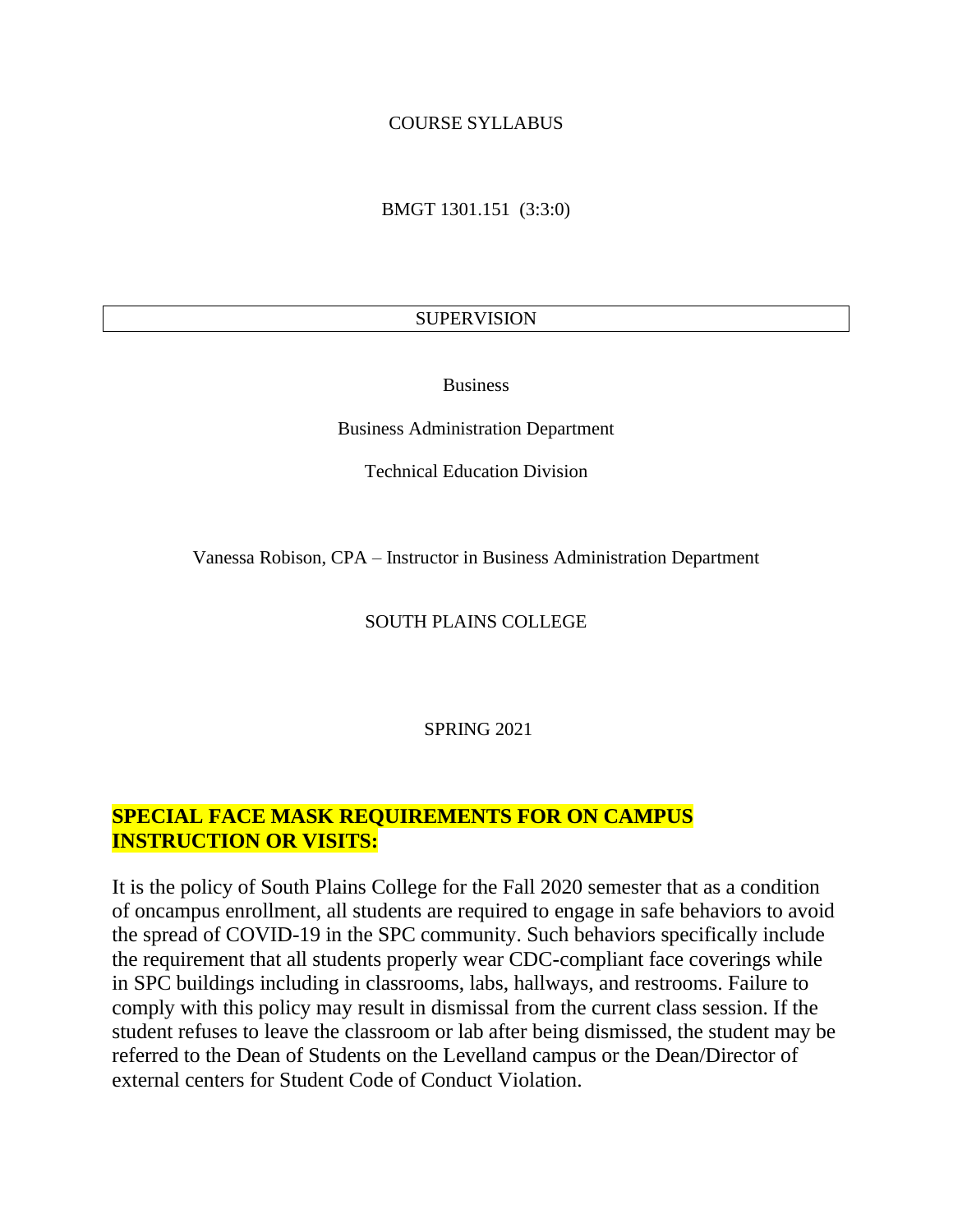#### **BMGT 1301 Supervision (print for quick reference)**

**Online Disclaimer: This is to notify you that materials you may be accessing in chat rooms, bulletin boards or unofficial Web pages are not officially sponsored by South Plains College. The United States Constitution rights of free speech apply to all members of our community regardless of the medium used. We disclaim all liability for data, information or opinions expressed in these forums.**

**Note:** The instructor reserves the right to modify the course syllabus and policies, as well as notify students of any changes, at any point during the semester.

| Instructor:                                     | Vanessa Robison, CPA                                                                                                                                  |
|-------------------------------------------------|-------------------------------------------------------------------------------------------------------------------------------------------------------|
| Office:                                         | Lubbock Center, Room 120-I                                                                                                                            |
| <b>Office Hours:</b>                            | Office Hours will be Virtual. I will post instructions in<br>Blackboard. Email/messages in Blackboard should be<br>your first source of communication |
| <b>Course Address:</b>                          | http://southplainscollege.blackboard.com/                                                                                                             |
| <b>Internet Class E-mail</b><br><b>Address:</b> | Please use the e-mail option on the "Homepage"<br>Course Tools control panel in Blackboard for the course.                                            |
| E-mail:                                         | vrobison@southplainscollege.edu (Use this address<br><u>for an emergency backup only.)</u>                                                            |
| Telephone:                                      | (806) 716-4637                                                                                                                                        |
|                                                 |                                                                                                                                                       |

**COURSE DESCRIPTION:**: This course provides a study of the role of the supervisor. Managerial functions as applied to leadership, counseling, motivation, and human skills are examined.

**COURSE OBJECTIVES:** The student will explain the role, characteristics, and skills of a supervisor and the principles of planning, leading, controlling, staffing, and organizing at the supervisory level. The student will identify and discuss the human skills necessary for supervision; explain motivational techniques and give examples of how they can be utilized by a supervisor; and structure a working environment which will provide a variety of ways for employees to be motivated.

**COURSE COMPETENCIES:** The learner shall be able to recognize and articulate competent knowledge of six interrelated objectives and apply course content to: real-life situations, ever changing social and organizational environments, the experiential examples presented in the class, the vital aspects of supervision, modern views of supervision, and the perspective of supervision of others. A minimum grade of D is passing.

**HOW THIS COURSE IS CONDUCTED:** This course is an online course, which means that you will access course information and respond to me and/or other students through the use of the Internet. Blackboard is used to deliver and manage this course.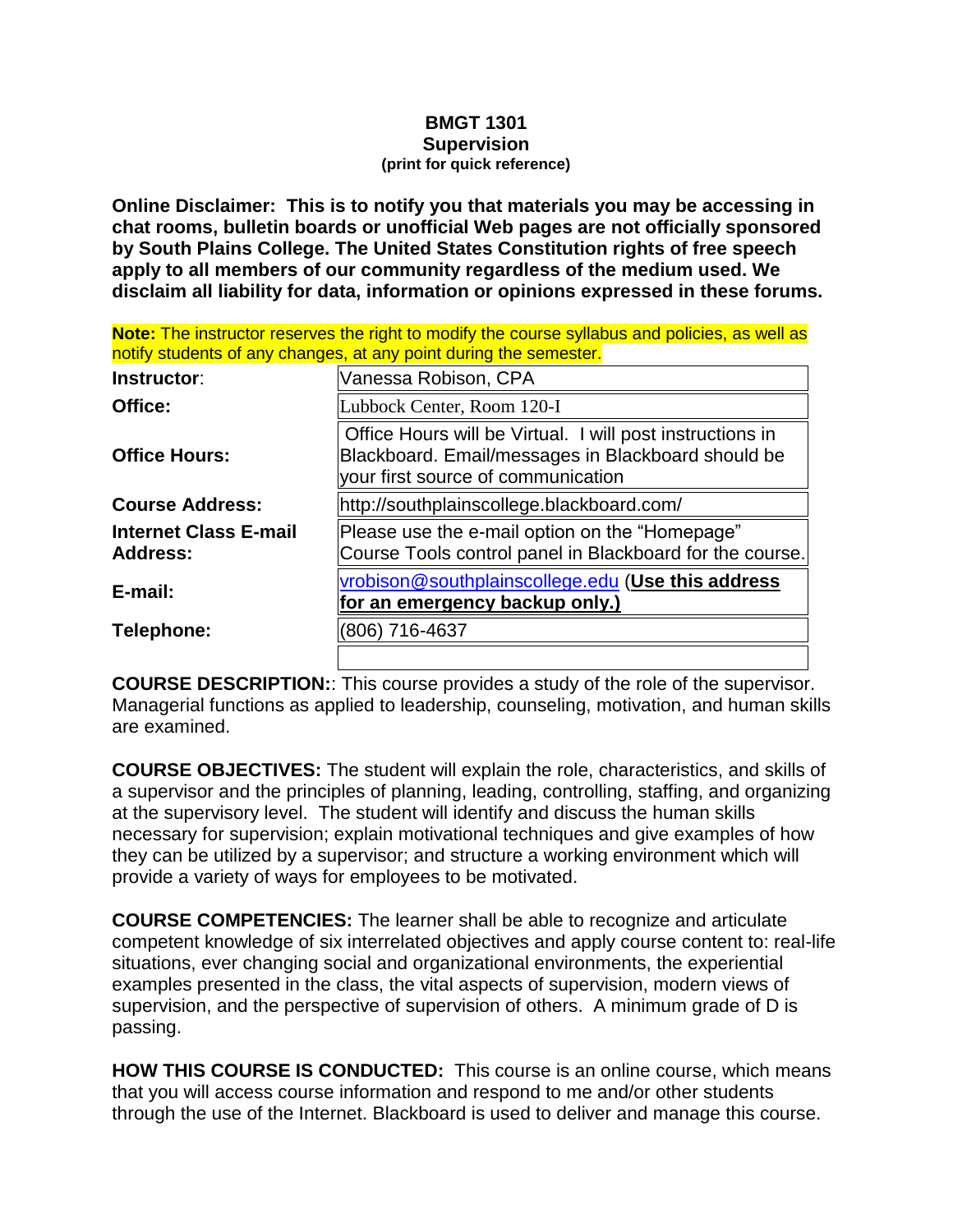Blackboard is a software package that was written to help manage online courses. You are encouraged to use the Blackboard e-mail for asking questions pertaining to the class.

### **Textbook** -Our text will be Supervision Concepts and Practices of Management – Leonard – 13th Edition

Textbook and Supplies: All that is needed for the course is a Cengage Unlimited Card for \$119. This will get you the access code to this class with E-Book and also the access code and E-Book for ALL Cengage textbooks you will use in other classes! If other instructors use a Cengage product in your other classes, you DO NOT need to buy anything else!!

The materials required for this course are included in [Cengage Unlimited,](http://www.cengage.com/unlimited) a subscription service providing access to ALL Cengage ebooks and digital learning products—over 22,000—for \$119.99 per semester (extended subscriptions also available). One Cengage Unlimited subscription can be used across all courses where Cengage products are assigned, at no additional cost. You can purchase access to Cengage Unlimited in the bookstore, or through the website, Cengage.com

To access your course materials and explore Cengage Unlimited, log in to Blackboard and click on the link that says **Cengage MindTap Weekly Assignments**. When prompted, log in with your Cengage account and follow the prompts to complete the registration process.

### **REMINDERS FOR STUDENTS**

- **What to purchase**: Cengage Unlimited
- **Start at the bookstore**: Check the bookstore first when purchasing Cengage Unlimited. If it's not sold there, it can be purchased at [cengage.com/unlimited.](https://www.cengage.com/unlimited)
- **Financial aid**: You can purchase Cengage Unlimited with financial aid through the bookstore.
- **Print books**: For every Cengage digital course activation

(i.e. *MindTap*, *WebAssign*, *OWL*, *SAM*, *CengageNOWv2*, etc.) within Cengage Unlimited, you will be offered a print rental— pay just \$7.99 + free shipping. Print rentals can be redeemed only within Cengage Unlimited and shipped direct to you.

• *Additional Registration/Purchasing Support*

Should you need additional guidance, please visit cengage.com

**LOGGING INTO COURSE:** Under no circumstances are you allowed to give your User ID and/or password to anyone. If someone, besides you, is logging into this course, I will drop you immediately with an 'F', regardless of the reason.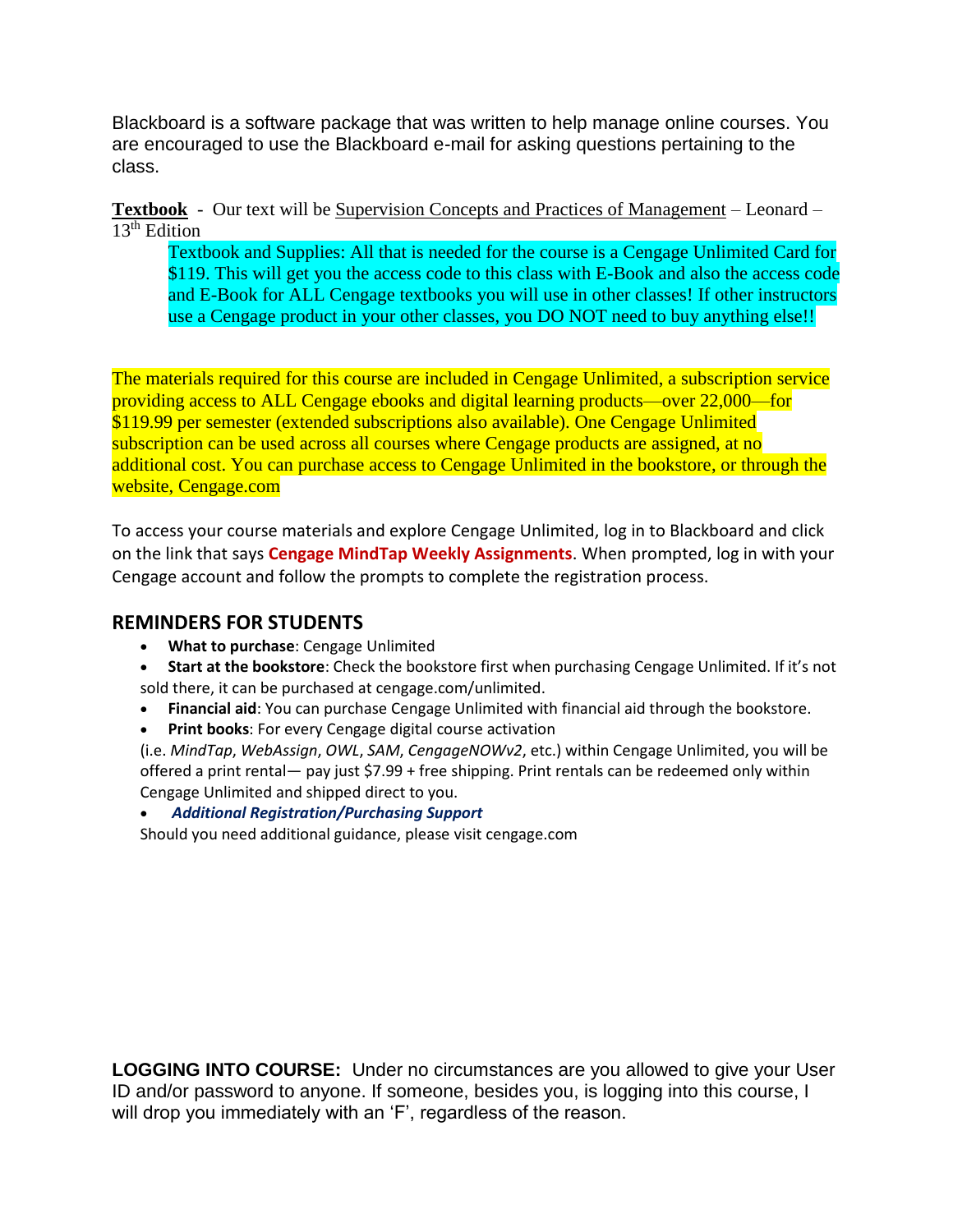**COMPUTER REQUIREMENTS:** I do not recommend any particular brand of computer. It is the responsibility of the student to make sure that they have the necessary computer resources and skills to take this class. Students are not required to purchase their own computer, but must have frequent regular access to one that meets specifications. There are computer labs available for student use on our Levelland, Lubbock Center, and Reese Center campuses.

PLEASE make sure your computer is protected with current anti-virus software and spyware removal and prevention software. Most PC's have Microsoft Office (Word, Excel, Access, PowerPoint, etc.), but if you do not have Office on your computer I would recommend the following website. As a student, you can get Office 365 for free. Go to the link below and register using your SPC student email address.

@students.southplainscollege.edu

<https://portal.office.com/start?sku=e82ae690-a2d5-4d76-8d30-7c6e01e6022e>

### **Check Your Internet Access**

The computer you are using must be able to connect to the Internet and allow you to browse the World Wide Web. E-mail access is required to communicate with your instructor. Please go through the Check Browser options when you first access your online course in Blackboard.

### **To be able to participate in this online course, a student needs to have the following abilities:**

- Typing and word processing skills.
- Know basic functionality of a computer and how to do basic troubleshooting.
- Know how to connect to the Internet.
- Know basics of how the Internet works and how to search and conduct research using the Internet.
- Know how to attach and open documents in an e-mail message.
- Have basic file management skills.
- Know how to save and delete documents.

**ATTENDANCE POLICY:** Even though this is an online class, students still have to access the course on a regular basis. *Minimum log in for the course is at least four (4) days per week.* **Additionally, you should not let more than 72 hours pass without logging in. I can see every single time you log on and I can see the total time logged on for each visit. Cengage is very sophisticated software.** 

The Blackboard software used to manage this online course tracks student logins, tracking when and where the student has been in the course. Accessing this course on a regular basis is extremely important in order to meet the objectives of this course. Ideally, students should daily check the semester schedule, email/messages, and also check for announcements and fellow student discussions. This course is not 100% self-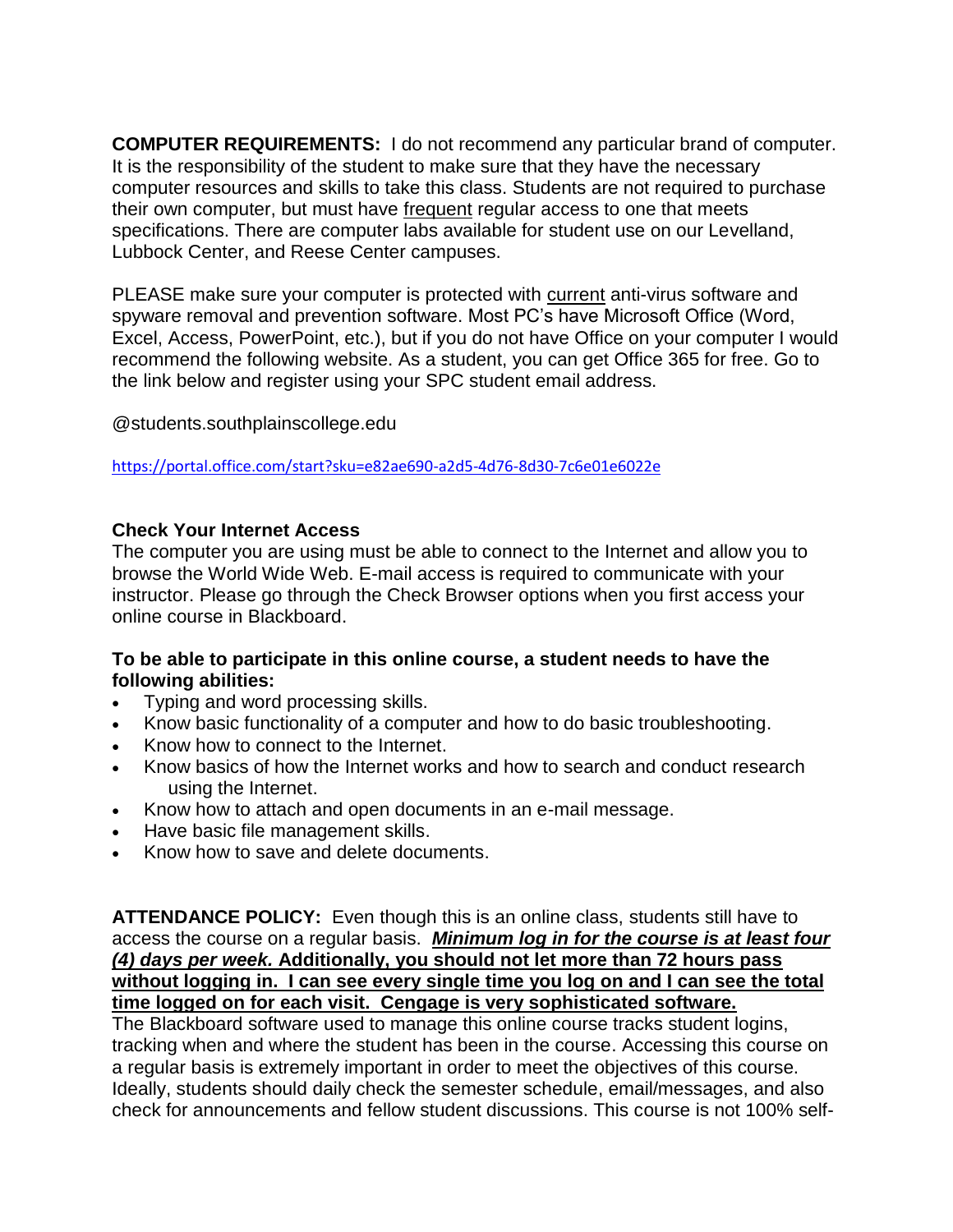paced—there are deadlines. You will feel more at ease with the materials if you stay in touch with what is going on. This course is 3 semester credit hours. For this reason, you should set aside a minimum of 6 hours per week to work on this course. One of the very first things you should do is set aside time each week to work on the class. It is very easy to put off attendance in an online course.

**A STUDENT IS RESPONSIBLE FOR INITIATING THEIR OWN WITHDRAWAL**, if that becomes necessary. An online drop form is available. If a student is administratively withdrawn from the class, the grade appearing on the transcript will be, at my discretion, an 'X' or 'F'. Administrative withdrawal may occur if the student has not logged into the course over a one (1) week period, consistently fails to meet deadlines, or if the student consistently misses logging into the course **at least 4 days** a week. I also reserve the right to determine excessive absences based on your progress throughout the course. If a student is not meeting requirements for the course, they will be denied access into the Blackboard course and should immediately get in touch with the instructor or withdraw from the course immediately. Being denied access into a course in Blackboard does not withdraw a student from that course—for a student to withdraw from a course, they must contact the Registrar's Office.

**RESPONSE TIMES:** You should expect responses from me within 48 hours to emails sent using Blackboard email. If you haven't received a response within that time, communicate to me again either through email and/or telephone. It is possible your initial communication had not been received. I will not guarantee a response to email during SPC scheduled school holidays or on weekends.

**COURSE WORK EVALUATION:** Semester grade will be determined using the following scale:

Course Schedule and Point Allocation will be posted in Blackboard.

A minimum grade of "D" is required to pass BMGT 1301

Your grade for this course will be based on your performance in the following areas. You receive points in the following areas, with points being assigned in the following percentages. Please see the Course Schedule and Point Allocation document on Blackboard to determine total points required for a specific course grade.

• Introduction/Syllabus summary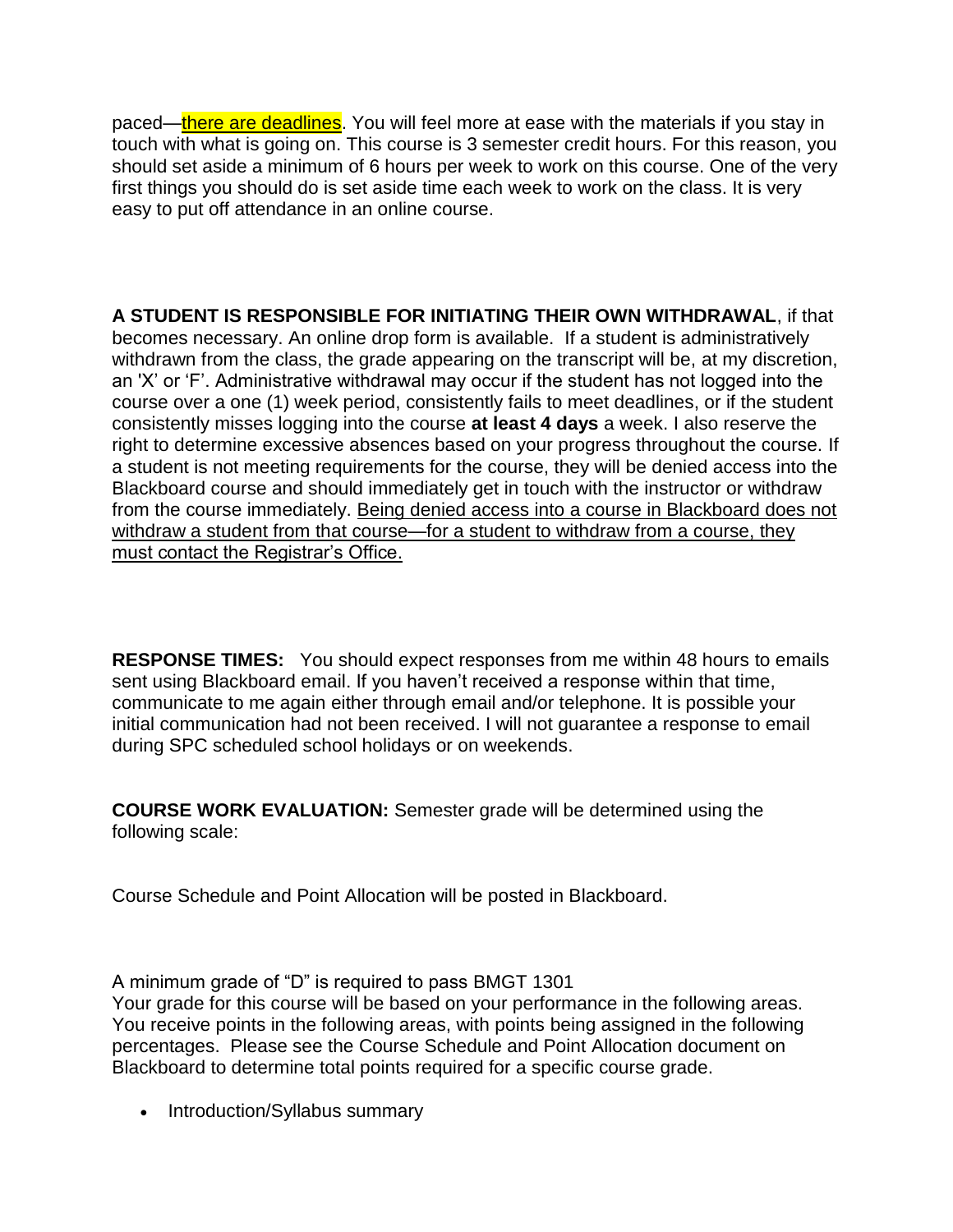- Cengage MindTap Homework/Weekly Chapter Assignments and Video Case Study Questions
- Exams
- Final Exam (optional if you are happy with your accumulated points without taking the final exam)

**ASSIGNMENT POLICY/MATERIALS REQUIREMENTS:** It is extremely important to have read assigned online course content, the chapters in the textbook, and/or Internet readings prior to completing assignments. You should also find the resources in each Learning Module within Blackboard for each chapter helpful. Assignments will be given throughout the semester (see calendar link in Blackboard) and will be discussed using various communication tools.

# **All completed weekly chapter homework assignments will automatically be submitted through** *CengageNow.*

**All assignments are due by 11:55 p.m. on the date posted on the course schedule/calendar. LATE WORK/ASSIGNMENTS WILL RECEIVE A 10% PENALTY. THAT'S A MINIMUM OF A LETTER GRADE! HOWEVER, FAILURE TO LOG IN EVERY WEEK CAN RESULT IN GETTING DROPPED!!**

# **Introduction Assignment**

Post your introduction in the **Discussion** tool forum in Blackboard (under Course Tools to the left). In the discussion forum, post in the topic "your introduction." In the subject line put your name—example, "John Doe's Introduction." Please include the following in your introduction. This assignment will be keyed in the body of the message window, please feel free to say hello to your fellow classmates if you wish, and discuss anything that you might have in common.

- Name
- Major
- Spare time activities (or if you had spare time, what would you do?)
- Favorite class so far and why
- Least favorite class so far and why
- Business or work area interests or career goals

# **Syllabus Summary Assignment**

Submit an **approximate one-page summary** of this syllabus to me using the discussion board link in blackboard. At the beginning of the summary, key your name, and contact phone numbers if you want the opportunity to be reached in the event you are "border line" from being dropped from the course. I will always try to contact via messaging in the course, but there are times when I don't hear back, so this is alternative only if you choose to share your number. Do not include in the summary such things as my contact information, etc. that I already know. Include things you feel most important to remember during the semester. *At the end of your summary, please state that you*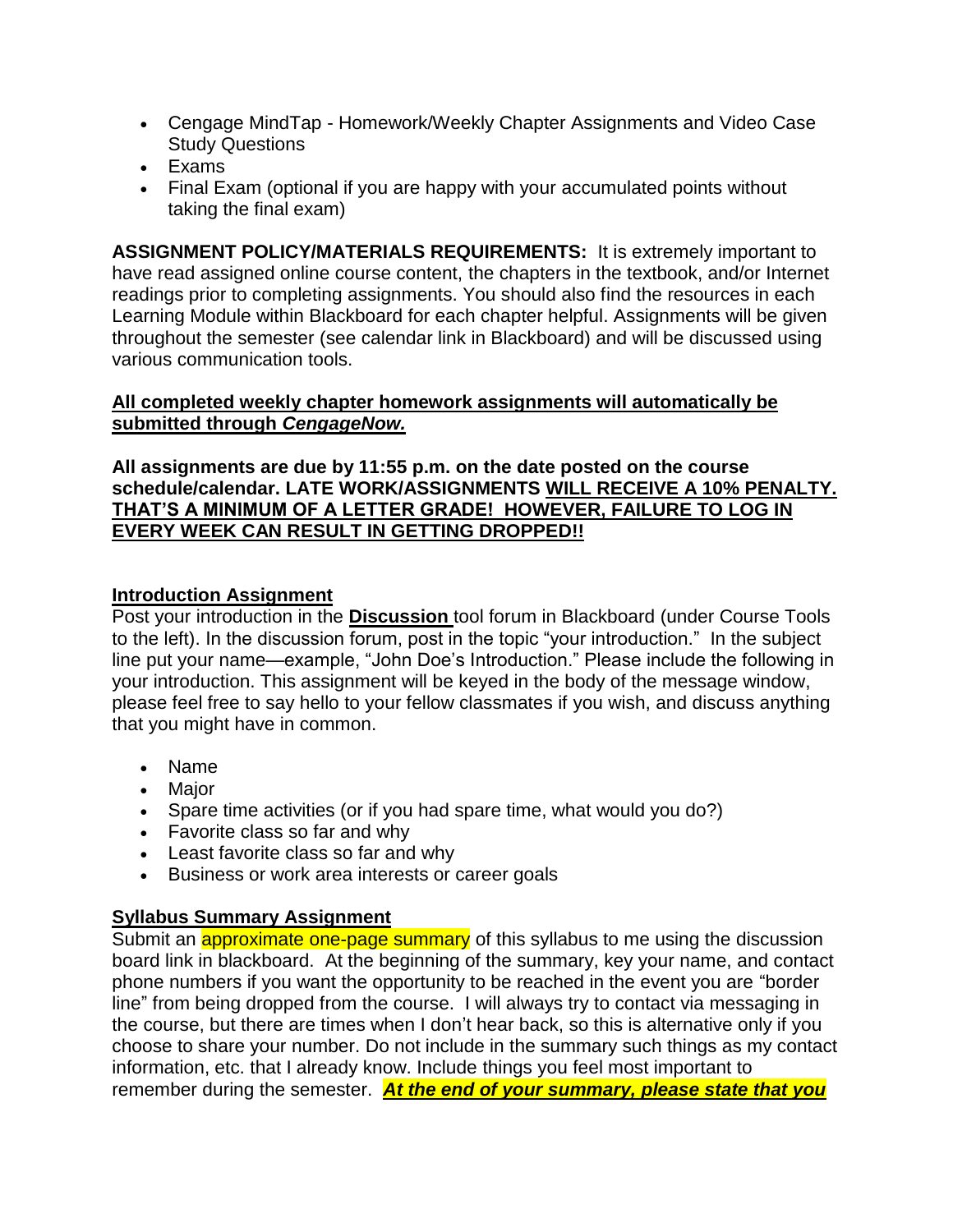# *agree to the syllabus guidelines and "sign". Blackboard will date it when you submit it.*

### **Homework Assignments/Chapter Discussion Questions etc. --Submitted in Cengage MindTap**

Weekly homework in Cengage will be outlined in the semester schedule. Please pay close attention to your semester schedule and the Cengage schedule for due dates etc.

**Exams : Exams (not including comprehensive final exam) covering 4-6 chapters each over the major areas of study related to business listed under the course outline below plus the comprehensive final exam. You will be able to click on the exam link and select the exam as soon as it is made available. When you begin the exam, you will have 1 hour and 15 minutes (75 minutes) to complete and submit the exam.**

Cengage will not allow printing of the exams when accessed. You will only be able to access the test once and you must take the test in one sitting—you will not be able to save and come back later to the test!

It will be very important for you to visit the Semester Schedule in Blackboard to see when exams are scheduled. \*\*\*

The **final exam** will be **comprehensive**. If you are satisfied with your points/grade without taking the final, then you can choose to 'skip' the final exam.

**COURSE OUTLINE:** These are the major areas of study that will comprise the chapters covered:

- I. Supervisory Management Overview
- II. Supervisory Essentials
- III. Planning and
- **Organizing**
- IV. Staffing
- V. Leading
- VI. Controlling

**COMPUTER LABS**: There are several computer labs with the locations, and hours of operation below. You will need to present your SPC student ID at some of these locations.

- Levelland campus: Technology Center, Monday Thursday from 8 a.m. to 9 p.m. and Friday from 8 a.m. to 4 p.m.
- Reese campus library: Building 8, Monday Thursday from 8 a.m. to 8 p.m. and Friday from 8 a.m. to 4 p.m.
- Reese campus: Building 8, Room 827. This lab is available first for students enrolled in computer classes then students enrolled in other courses. Hours will be posted on the door.
- Lubbock Center: Monday Thursday from 8 a.m. to 7 p.m. and Friday from 8 a.m. to 4 p.m.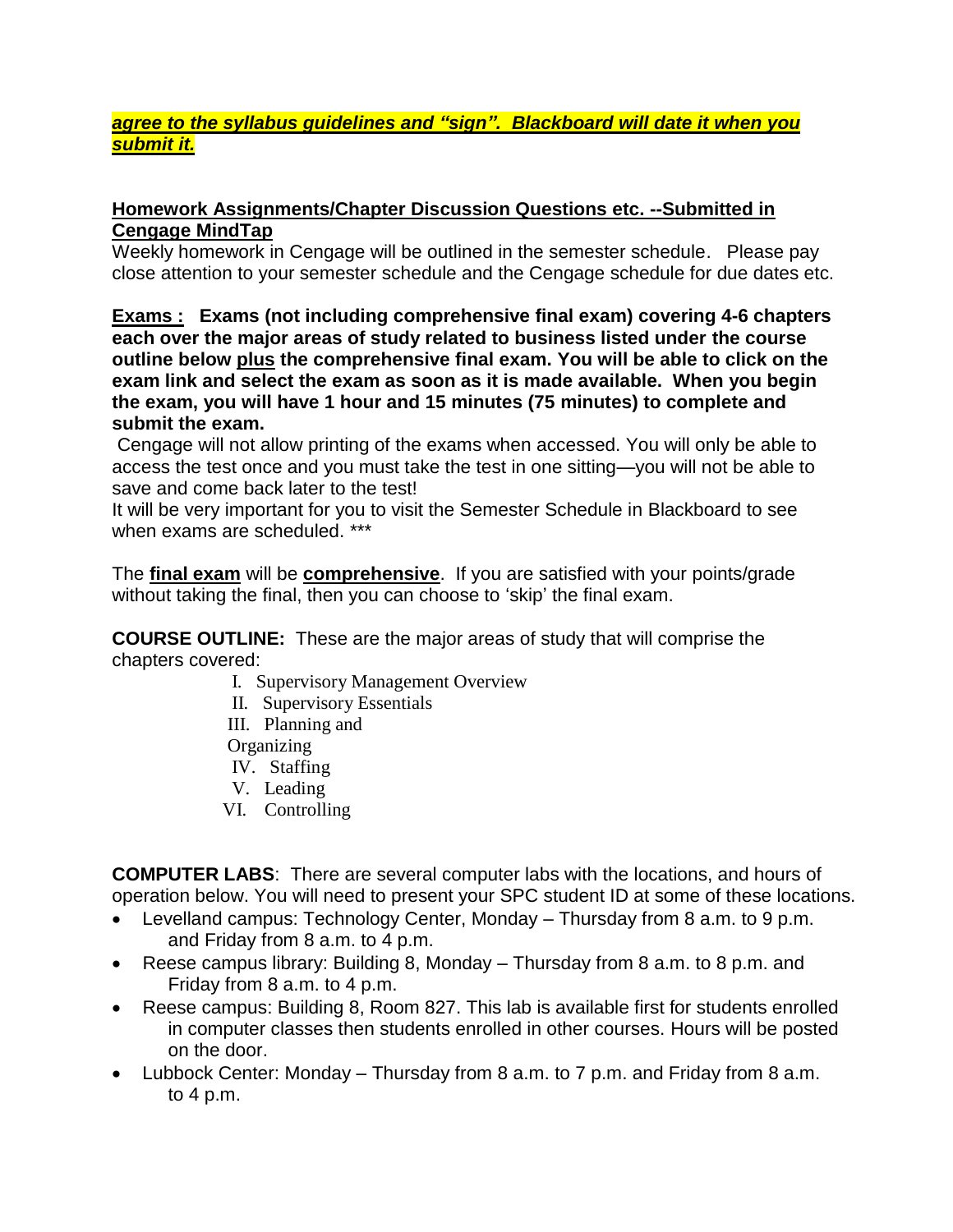**TECHNICAL PROBLEMS/SUPPORT:** If you are having computer problems, you have to let me know. I will try to help you in any way that I can. E-mail [blackboard@southplainscollege.edu](mailto:blackboard@southplainscollege.edu) is your first contact with technical problems related to the Blackboard program. I am your contact with content issues for the course. Please remember that it is your responsibility to have a backup plan if your computer goes down. Please have this plan in place now and do not wait until it is a crisis situation. If you lose your assignments due to bad flash drives, computer crash, or your dog ate your homework, there is nothing I can do about it. THIS IS YOUR WARNING TO HAVE A BACKUP PLAN IN PLACE.

#### **PLEASE DO NOT WAIT UNTIL THE LAST MINUTE TO TURN ASSIGNMENTS IN OR YOU MAY HAVE PROBLEMS!** Remember the saying "**TECHNOLOGY HAPPENS**"! It

is strongly recommended to work on and submit assignments early before the date due. If an assignment is due and you are not able to access the Internet because the SPC server is down (which rarely happens), you have several options available:

- 1. Cengage will not be affected if Blackboard is down, so go ahead and complete your work in Cengage.
- 2. If you have to email me attachments and Blackboard is down, you can email them to my SPC email (only in an emergency!) at lwgregory@southplainscollege.edu Use these options only as a last resort. If you must use one of these options, email and call me to let me know.

**SPECIAL SERVICES** - Students with disabilities, including but not limited to physical, psychiatric, or learning disabilities, who wish to request accommodations in this class should notify the Disability Services Office early in the semester so that the appropriate arrangements may be made. In accordance with federal law, a student requesting accommodations must provide acceptable documentation of his/her disability to the Disability Services Office. For more information, call or visit the Disability Services Office at Levelland (Student Health & Wellness Office) 806-716-2577, Reese Center (Building 8) 806-716-4675, or Plainview Center (Main Office) 806-716-4302 or 806-296-9611.

**STUDENT CONDUCT:** Expected student conduct is as outlined in the SPC catalog. Please note that this is an online environment and others will see your responses to questions. Please do not post any pictures or data that others may find offensive.

**ACADEMIC INTEGRITY:** It is the aim of the faculty of South Plains College to foster a spirit of complete honesty and a high standard of integrity. The attempt of any student to present their own work, which he or she has not honestly performed, is regarded as a most serious offense and renders the offender liable to serious consequences, possibly suspension. Students should refer to the SPC General Catalog policy regarding consequences for cheating and plagiarism and for events defined as cheating and plagiarism (see "Academic Integrity" as well as "Student Conduct" sections in college catalog).

**Nondiscrimination Policy:** South Plains College does not discriminate on the basis of race, color, national origin, sex, disability or age in its programs and activities. The following person has been designated to handle inquiries regarding the non-discrimination policies: Vice